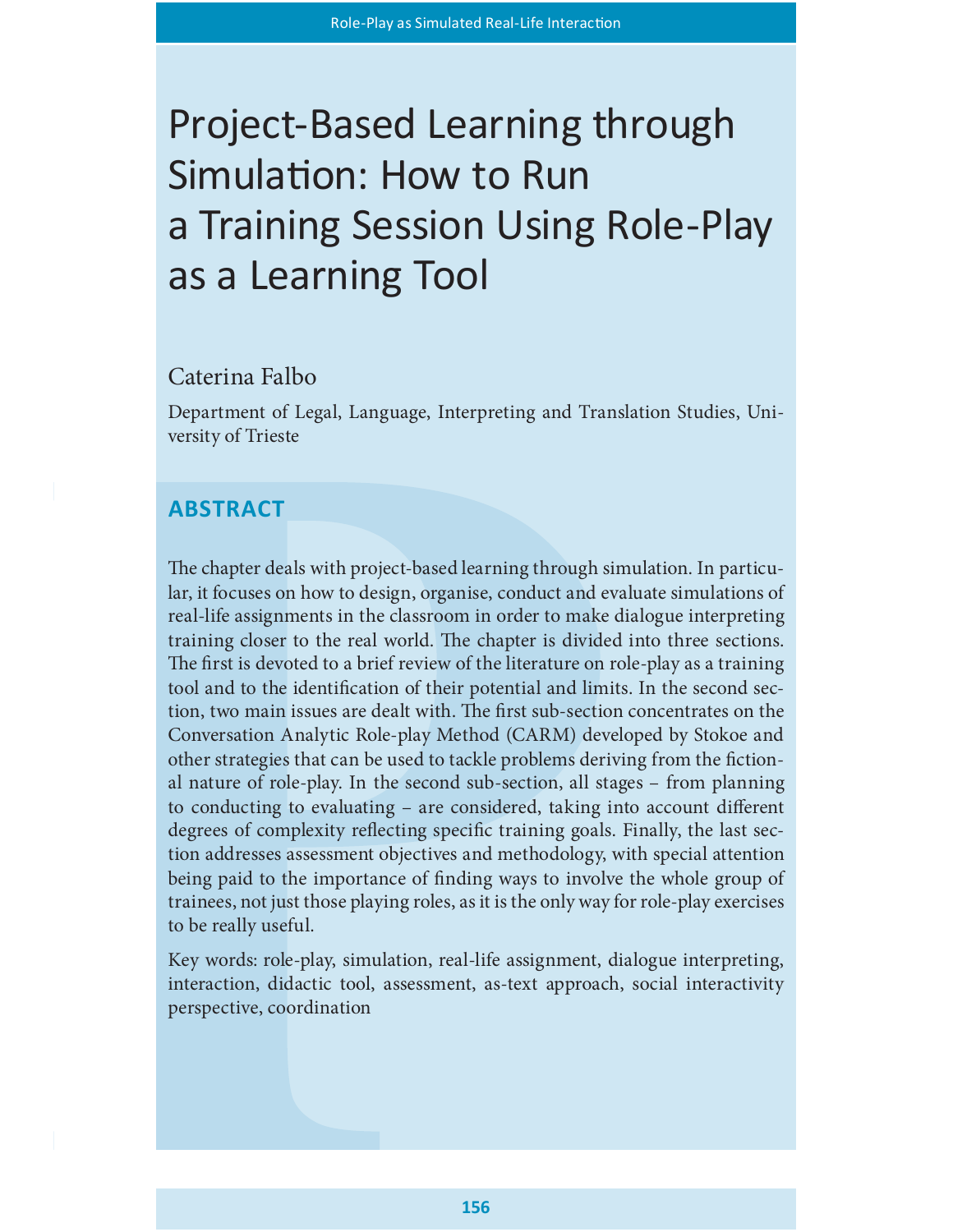# **1 INTRODUCTION**

This chapter is devoted to role-plays (RPs) used as a training tool for project-based learning through simulation of real-life assignments and simulation of real-life interactions. "Project-based learning" refers to training activities to be carried out to reach specific training goals. In this case, the overarching training goal is the acquisition of knowledge and skills enabling the interpreter to manage interaction in institutional settings (education, courts, law enforcement, healthcare, social services, etc.). The theoretical framework is based on research in the field of dialogue interpreting (through the Conversation Analysis lens) and on RPs as a training tool aiming at helping trainees "take their role in the 'real world'" (Niemants 2013, 306) and take decisions at crucial points in interaction, bearing in mind that effective communication is the goal of the unfolding interpreter-mediated interaction itself. As Corsellis puts it, "interpreters' training addresses interpreters' personal and professional growth" (2008, 65). This chapter may be used for both community interpreters and intercultural mediators, when and if the latter are trained to acquire interpreting and interactional skills as needed to serve as interpreters in face-to-face interactions.

The chapter is divided into 3 sections. Section 2 concentrates on RPs as training tools, their potential and limits. Section 3 is about different ways of preparing and conducting RPs. Section 4 is devoted to RP assessment.

# 2 ROLE-PLAY AS A LEARNING TOOL

Literature on RPs as a training tool is rather extensive and mainly covers two areas: the advantages and the shortcomings of RPs as a learning activity. An exhaustive review of RPs as didactic tools goes beyond the scope of this chapter. Just the main issues will therefore be mentioned,<sup>1</sup> starting with a working definition of RP.

A number of authors (e.g. Niemants 2013; Wadensjö 2014; Cirillo and Radicioni 2017) have defined RPs using reflections, analyses and definitions by scholars working in the fields of sociology and communication, and adapting them to the goals of interpreter training. For example, following Boccola (2004, 17), Cirillo and Radicioni (2017, 121) define the RP as "a representation of social role behaviours achieved by simulating real situations for training or awareness-raising purposes. It requires the presence of a *leader/facilitator*, one or more *actors*, and one or more *observer/s*".<sup>2</sup> Dwelling on the meaning of the words "role" and

<sup>1</sup> For a review up to 2014, see Wadensjö (2014, 338-340).

<sup>2</sup> Emphasis in original.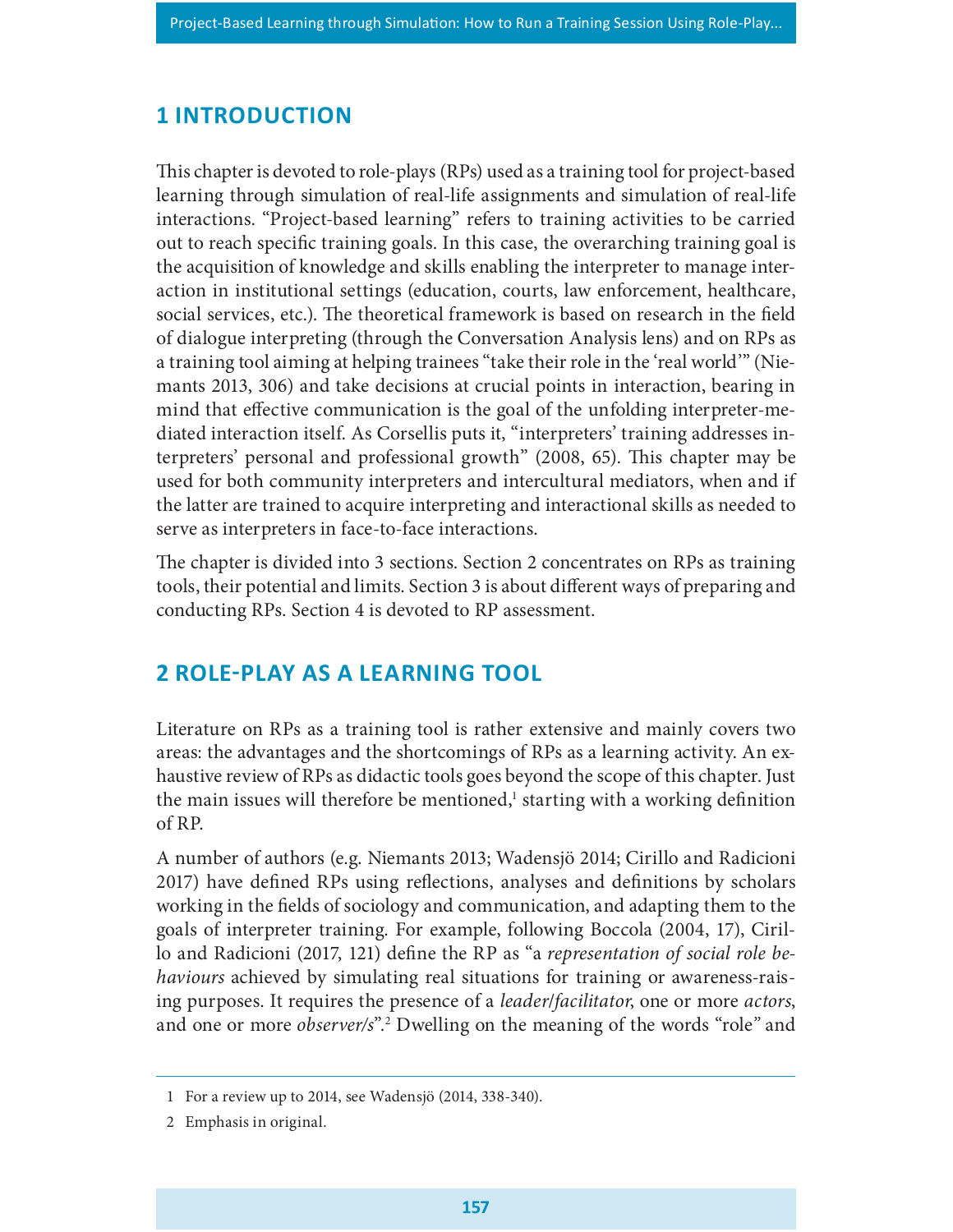"play", they analyse different aspect of this training tool. "Play" implies taking part in a performance as an "actor" who plays a given role in accordance with the "let's pretend" principle. "Role" refers to rules and expectations characterising a given figure in society. As a result, "what is staged during an RP is a set of different behaviours associated to individuals representing socially recognizable roles" (Cirillo and Radicioni 2017, 121). As Wadensjö (2014, 438) notes, "[…] the guiding assumption with regard to role playing, and a more or less implicit assumption also present in many studies on this method, is that role-plays mimic actual interaction."

RPs are extensively used and widely recommended as a tool to be used for training community interpreters<sup>3</sup> (cf. D'Hayer 2013, 329; Ozolins 2017, 55).

Just like any other tool, RPs have strong points and weak points. Fundamentally, RPs make it possible to narrow the gap between training and real life through simulations of real-life assignments and/or the reproduction of real-life cases and therefore are "the most realistic approximation possible to actual interpreting situations" (Ozolins 2017, 55). They are also characterised by some difficulties, though, in particular in terms of the way they are organised and run. Able interlocutors (actors) must be available and time is needed to prepare and conduct them (Ozolins 2017, 55). Niemants and Stokoe (2017) stress the RPs' weak points and identify two aspects. The first is the "framing activity", i.e. "the simulation involving a series of actors (typically teachers and learners) who are pretending to be different characters"; the second is the "framed activity", i.e. "the simulated activity involving the characters being acted, for example, a doctor, a patient and an interpreter". Referring to Francis (1989), Niemants and Stokoe (2017, 297) state that RP participants "are required not only to play their roles in the game [role play], but also to pay attention to the context in which it is framed, for instance that of a lesson". In simulated interaction, it often happens that participants tend to orient more to the framing activity (i.e., the training activity) than to the framed activity (i.e. the simulated communicative situation) – it clearly appears in specific interactional moves accurately described by Niemants (2013) and has also been highlighted by Wadensjö (2014, 446). Examples in this respect are the trainee interpreter looking for the right word or paying special attention to grammar rather than trying to make himself or herself understood, or the trainer, playing an institutional role (doctor, judge, etc.), nodding his or her approval after hearing the right term used by the trainee interpreter. When the framing activity prevails over the framed activity, the very essence of RPs – simulated interactions reproducing real-life interactions – is undermined. According to Niemants (2013, 317), the problem is that "in the 'real world' things matter […],

<sup>3</sup> In literature consulted for this chapter, the term "public service interpreters" is often used instead of "community interpreters". For the purpose of this chapter the two terms are regarded as synonyms.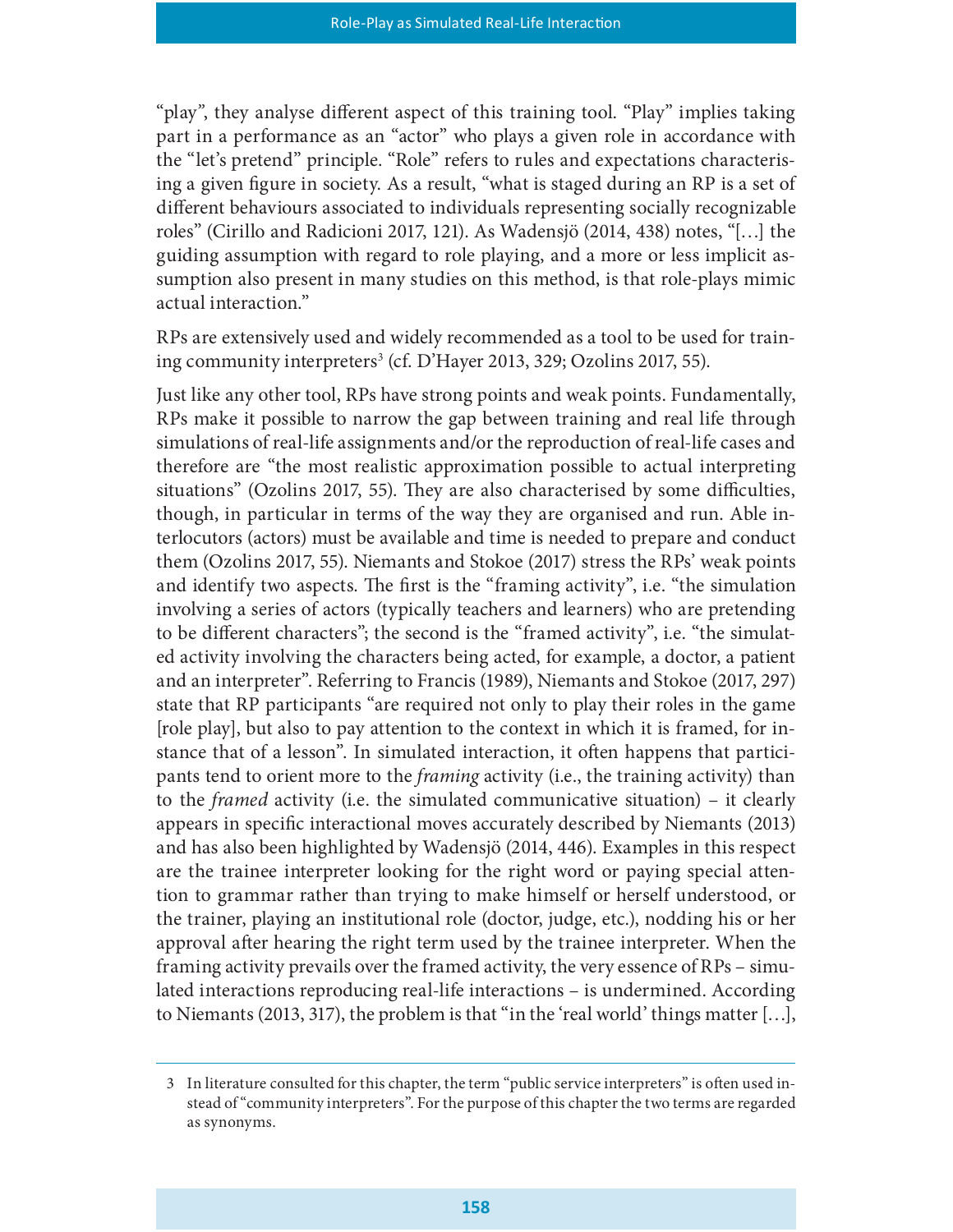while in the RP the only thing that matters is linguistic quality". Along the same lines, Ozolins (2017, 57) says that, unless they are properly prepared, RPs often focus "on the translation aspects only" neglecting "students' coordination skills", i.e. their capacity to manage interaction dynamics, which is crucially important in real-life interactions. Hence the "inauthenticity" of RPs (Stokoe 2013), as "it is hard to support a claim that participants in role-play are oriented to the same interactional contingencies as they would be in the actual setting" (Stokoe 2011, 122). The gap between simulation and real world, however, can be narrowed, if not closed down, as will be shown in the following section.

# 3 SOLID FOUNDATIONS FOR AN EFFECTIVE ROLE-PLAY

The issue at stake is how to counterweigh the negative aspects of RPs and, if possible, strengthen the positive ones.

On the basis of what has just been said and taking into account the shortcomings discussed by several authors, proposals will now be put forward to tackle the main problems and arrive at RPs that are as close as possible to real-life situations. Two lines of action may be identified that are not mutually exclusive but rather mutually reinforcing and are based on the trainers/facilitators' knowledge and experience of interpreter-mediated interactions in specific institutional settings. The first line of action covers activities that are complementary to the RP (see 3.1). The second line of action is about the design and running of an RP based on real situations (see 3.2). Both make use of authentic interpreter-mediated interactions that may be available as (a) transcripts of audio/video-recorded interactions, (b) personal accounts of professional events or situations experienced by trainers or professional interpreters, or (c) interpreter-mediated interactions attended and observed by the trainees. All three require the participation of a trainer/facilitator leading the trainees and helping them analyse interactions and identify their main features and issues. They also require at least some basic notions of Conversation Analysis or the ability to identify interaction sequences that may be regarded as signicant and particularly interesting in terms of actions undertaken by the participants, including the interpreter. The approach is based on Wadensjö (1998) who identified the two activities carried out by the interpreter, namely  $re$ laying (translational activity) and *coordinating* (interaction management).<sup>4</sup>

The materials listed under (a), (b) and (c) are in descending order of knowledge and tools the trainer/facilitator must necessarily have to be able to use them. Option (a) may only be chosen by a trainer/facilitator who is familiar with research findings and has access to transcribed interaction data; option (b) may be chosen

<sup>4</sup> For further analysis and a revisited approach to the coordinating activity, see Baraldi and Gavioli (2012).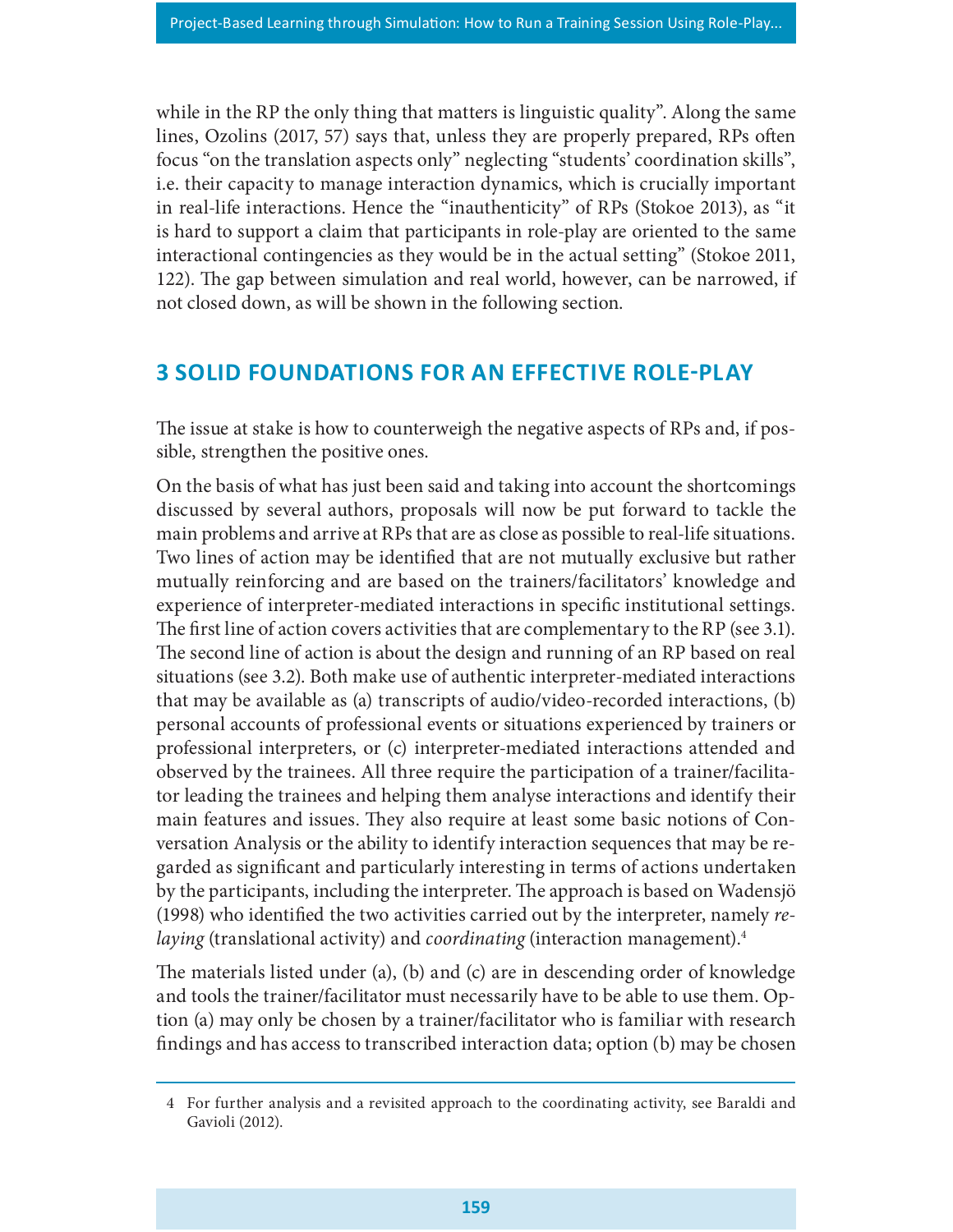by a larger number of trainers/facilitators who can draw on their professional experience to present examples or interaction sequences that may contribute to the achievement of the training goals; option (c) requires trainers/facilitators who can make sure their trainees attend and observe real interpreter-mediated interactions, and can stimulate them to reflect on and discuss what they have heard and seen.

#### 3.1 COMPLEMENTARY ACTIVITIES

While a properly-run RP (see 3.2) enables trainees to develop skills and decision-making abilities, the observation and analysis of real interactions – through materials such as (a), (b) or (c) as described in the previous section – give trainees the opportunity to see and understand what goes on in the real world: "observer as well as participant roles can allow learning: observation allows strategies of interaction to be noticed, while participation allows such strategies to be tested" (Gavioli and Aston 2001, 241 in Niemants and Stokoe 2017, 299). Through observation, trainees may increase their awareness of the interactional features characterising a variety of settings, identify and discuss the (linguistic and interactional) choices made by the interpreters and the interlocutors (Ozolins 2017) and their (interactional) effects.

Transcripts of audio/video-recorded interactions (see option (a) above) may be used in different ways. The most sophisticated and effective is probably the Conversation Analytic Role-play Method (CARM), a method developed by Stokoe (2011) to train communication skills that has also been used in interpreter training (Niemants and Stokoe 2017). The "transcript sequence", selected on the basis of specific goals to be reached, is presented turn by turn together with the corresponding audio/video segments. Trainees are asked to comment on different aspects, interactional moves or translation choices. The trainer leads the discussion and keeps it focused. At the end of this first stage, further turns are shown until the presentation is stopped, typically at a crucial point just before the interpreter's turn. The trainees are then asked what they would have said if they had been working as interpreters (Niemants 2019; Stokoe 2014)<sup>5</sup>. Three or four answers are collected and then the transcription of the words uttered by the interpreter is shown with the corresponding audio/video recording. At that point the trainees' answers and the interpreter's turn are compared and contrasted which leads to a debate and an assessment of the interactional effects.<sup>6</sup> Professional ethics issues may also be discussed (see Viezzi, this volume). CARM is a complex method that has been patented and requires specific training for the trainer/facilitator.

<sup>5</sup> See also the videos at www.carmtraining.org.

<sup>6</sup> Niemants and Stokoe (2017, 303-314) give detailed examples of the work the trainer should do in the classroom for an effective implementation of the method.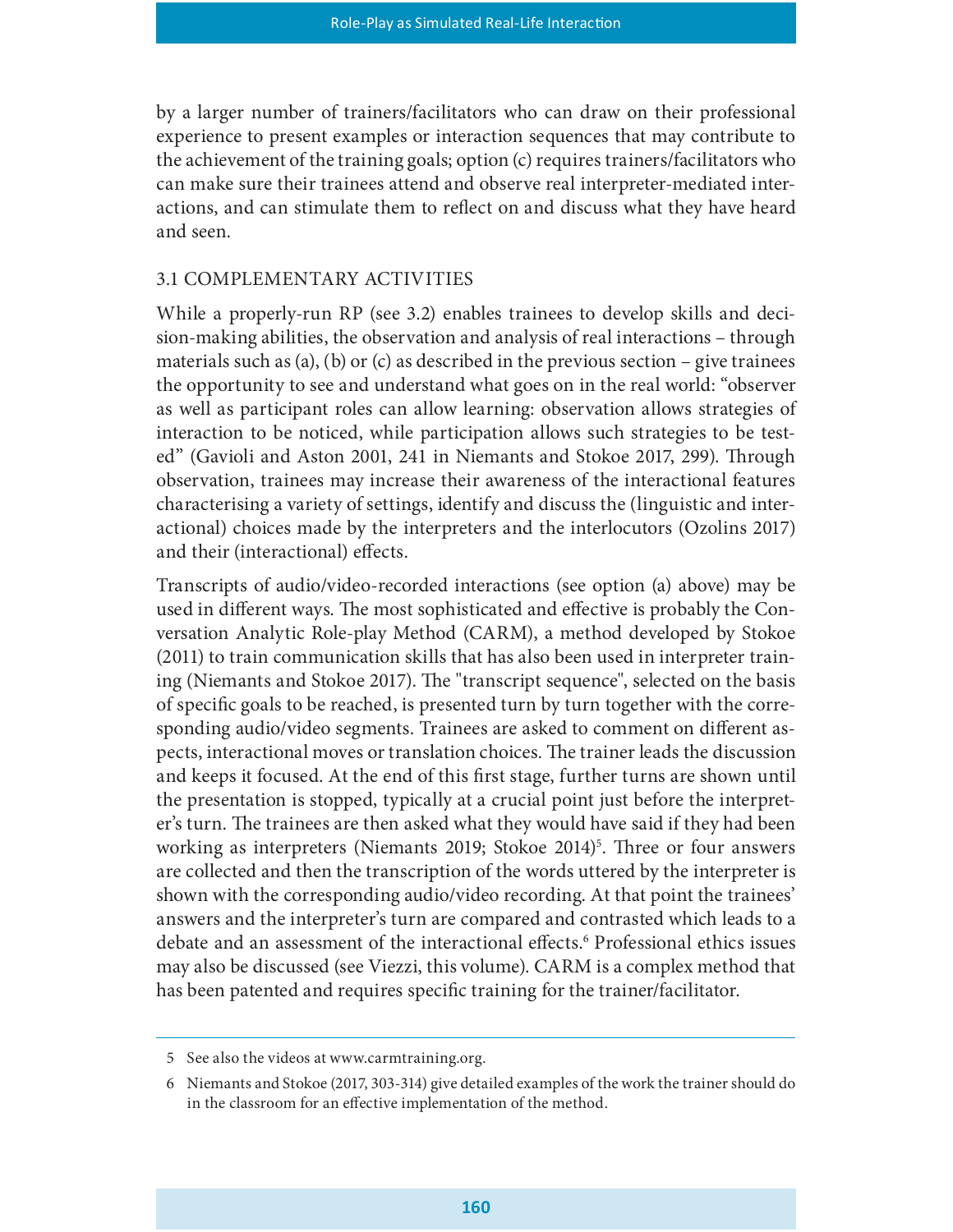Alternative methods do exist, though, that are easily implemented. One such method is the organization of a data session, i.e. an organised discussion of transcribed interactional data made available to the trainees. Davitti and Pasquandrea (2014, 379) propose to use simplied transcripts that may be analysed using either a "narrow focus", i.e. the selection of specific interactional phenomena to be discussed collectively, or a "broad focus", i.e. the analysis of an interaction as a whole with all its complex features. Based on the method developed by Stokoe (2011), Niemants (2013, 314) proposes a simpler way to analyse transcripts of authentic interpreter-mediated interactions and the active participation of trainees in predicting the interpreter's choices, a practice she adopted during seminars addressed to trainee interpreters:

"[…] each learner was provided with a sheet of paper for each extract, the transcript of the first part of the extract being on one side, that of the second part on the other. […] we introduced the extract, played the audio, and asked learners to read through the corresponding transcript. We then asked them to observe and comment on what had happened in the interaction, and then to respond to its last turn. After collecting three or four proposals, we asked learners to turn over the sheet of paper and observe the real interpreter's response, of which we also played the audio."

Option (b), i.e., personal accounts of professional events or situations experienced by trainers or professional interpreters is a training method that has always had a place in interpreter training and is common to several disciplines. It is based on examples and personal accounts of situations, events, moments that may be significant from different points of view. According to Niemants (2013, 318) "narration involves the telling of signicant personal experience by trainers, who thereby convey their 'gut-level' learning of what interpreting actually means, and enhance learners' interest and discussion". In this author's experience, trainees themselves may report on cases where they had problems in managing the interaction and in choosing what to translate and how. The choice they actually made may then be discussed by the whole group with reference to ethical, translational or interactional issues.

Option (c), i.e. interpreter-mediated interactions, attended and observed by the trainees, requires the same knowledge and skills as the two other options and an opportunity to have access to specific settings and organise the trainees' participation as observers in interpreter-mediated interactions. Trainees must learn to observe, they should be told what to observe and what to note down for the discussion to be focused on specific aspects of the interaction. This author organised activities of this kind in legal settings and accompanied law and interpreting students to court hearings. They were invited to look at the interpreter's position and consider whether it facilitated or hindered the interpreter's work and communication between the participants; to take notes as to when the interpreter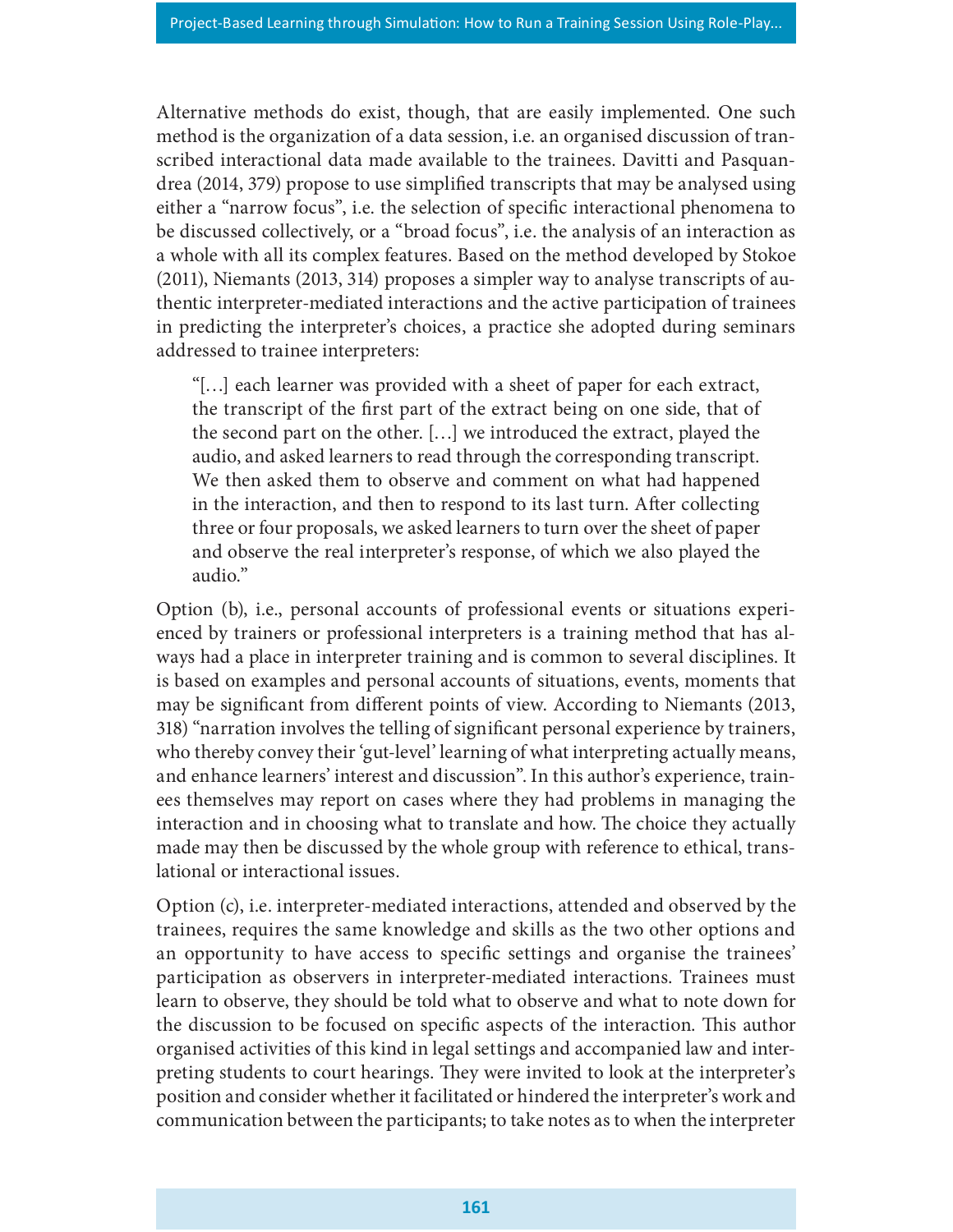did or did not translate, to reflect on whether non-translation was justified or prevented one interlocutor to understand what was going on, etc.; to note down everything they regarded as significant or drew their attention. After the observation session, students were invited to write down what they had noticed and their reflections by filling in a questionnaire. Their answers were then collectively analysed and discussed. The interaction between law and interpreting students during the collective discussion proved very useful as it enabled them to learn a lot from each other (for the involvement of trainees/students of other professions, see 3.2.2). As an alternative option, videos of real or simulated interaction could be shown and used as a basis for a discussion of particularly important or challenging issues.<sup>7</sup>

#### 3.2 PREPARATION OF A ROLE-PLAY

The activities described in section 3.1 are not just complementary to RPs, they do not just aim at raising awareness of real-life interpreting challenges and interaction dynamics; they also provide the basic notions needed to prepare RPs that are as close as possible to what happens in professional settings. RPs must take into account the languages spoken by the trainees and their knowledge level. Ozolins (2017, 51-53) presents an exhaustive description of trainee types identi fied on the basis of language knowledge. He identifies four groups, only three of which are relevant here. The first group consists of people whose languages are "also *major world or major European or Asian languages*". The group may include "immigrants (of any generation) plus people from the host country who have [...] learnt these languages". The second group includes participants of "second or later generations" who have the host language as A language and "who have a background knowledge" of the language spoken by the immigrant community they belong to. The third group is made up of newly-arrived immigrants featuring "great variation in linguistic abilities". As Ozolins (2017, 52) says, "in the case of the most recently arrived language groups, all issues are compounded by the difficulties of trainees themselves still facing their own settlement issues and lacking familiarity with the local culture and institutions; […] their knowledge of the host language is also relatively weak".<sup>8</sup> Their interpreting skills should also be considered, for example whether they master interpreting modes such as consecutive interpretation with or without notes, chuchotage and sight translation, considering that developing competence in the different interpreting modes is not a training goal that can be reached through RPs.

When designing an RP, the trainer/facilitator must make decisions, based on the characteristics of the trainees, about a number of features – the type of RP, the identication of the primary interlocutors, the RP setup based on the dif-

<sup>7</sup> On this point, see the ImPLI project home page: http://impli.sitlec.unibo.it/.

<sup>8</sup> Emphasis in original.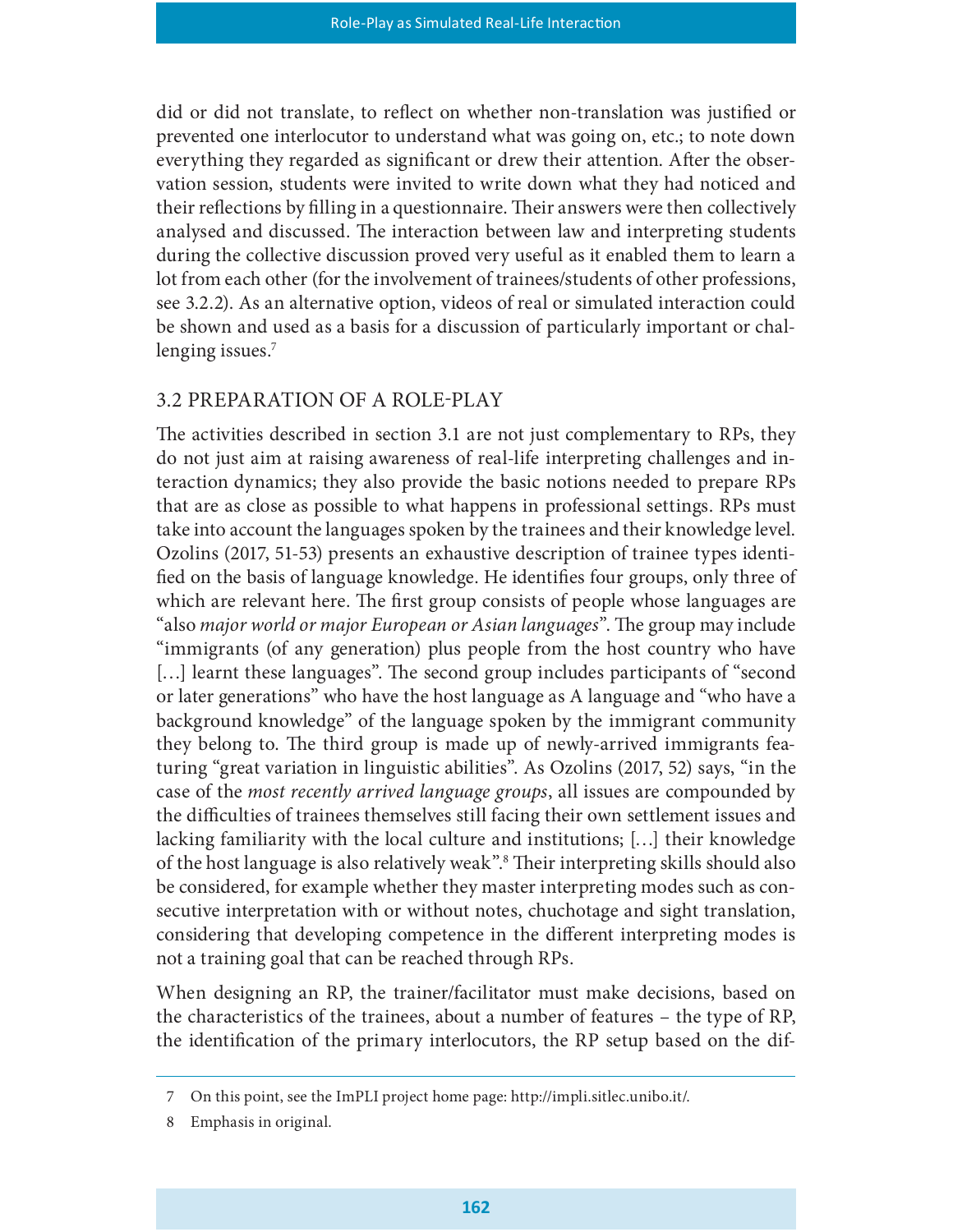ferent roles and the languages shared by the participants, the knowledge level required as to the area of institutional interaction and the choice of the didactic goal. These features will be discussed in the next sub-sections. The order chosen does not reflect the importance of the issues but their belonging to a higher- or lower-order level.

## 3.2.1 Type of role-play

First of all, the type of role-play must be chosen: either an RP designed and realised following a script ("structured RP", Cirillo and Radicioni 2017), or an improvised unscripted dramatisation based on cards (Bygate 1987, 69 in Wadensjö 2014) distributed to participants and containing information about the identity to be assumed, the goals to be reached, etc. If a script is used, the players/interlocutors must not read their turns word for word, but must be as spontaneous as possible and react promptly to the interpreter's words. As Ozolins (2017, 57) says, "the principle must be that the interlocutors follow what the interpreter says – whatever the interpreter says – rather than return to a prepared script regardless of how the interpreter has interpreted". This implies a thorough knowledge of the topic and a good connection and harmony between the people playing the primary interlocutors. Following what the interpreter says essentially means being ready and willing to modify the interaction, e.g. by answering an unexpected question deriving from a translation that does not correspond to the question asked by the interlocutor.

If cards are used, there is no monotonous reading of the script and the interlocutors are more likely to pay attention to the interpreter's words. The players, however, must be able to improvise on the basis of a solid knowledge of the topic. If this condition is not met, the RP may end up being very far from a real interpreted event or pretty banal.

#### 3.2.2 Playing the primary interlocutors

In RPs used for interpreter training, the interpreter's role is always played by a trainee. The idea is to expose them to difficulties and challenges at translational and interactional level. The primary interlocutors' roles (doctor/patient, prosecutor/defendant, immigration officer/asylum seeker, etc.) may be played by trainers, trainees or experts in the field. The setup may vary:

- trainers only (e.g. doctor-patient)
- trainees only (e.g. doctor-patient)
- one trainer (e.g. doctor or patient) and one trainee (patient or doctor)
- one expert or trainee of other professions (e.g. doctor) and one trainer (patient)
- one expert or trainee of other professions (e.g. doctor) and one trainee (patient)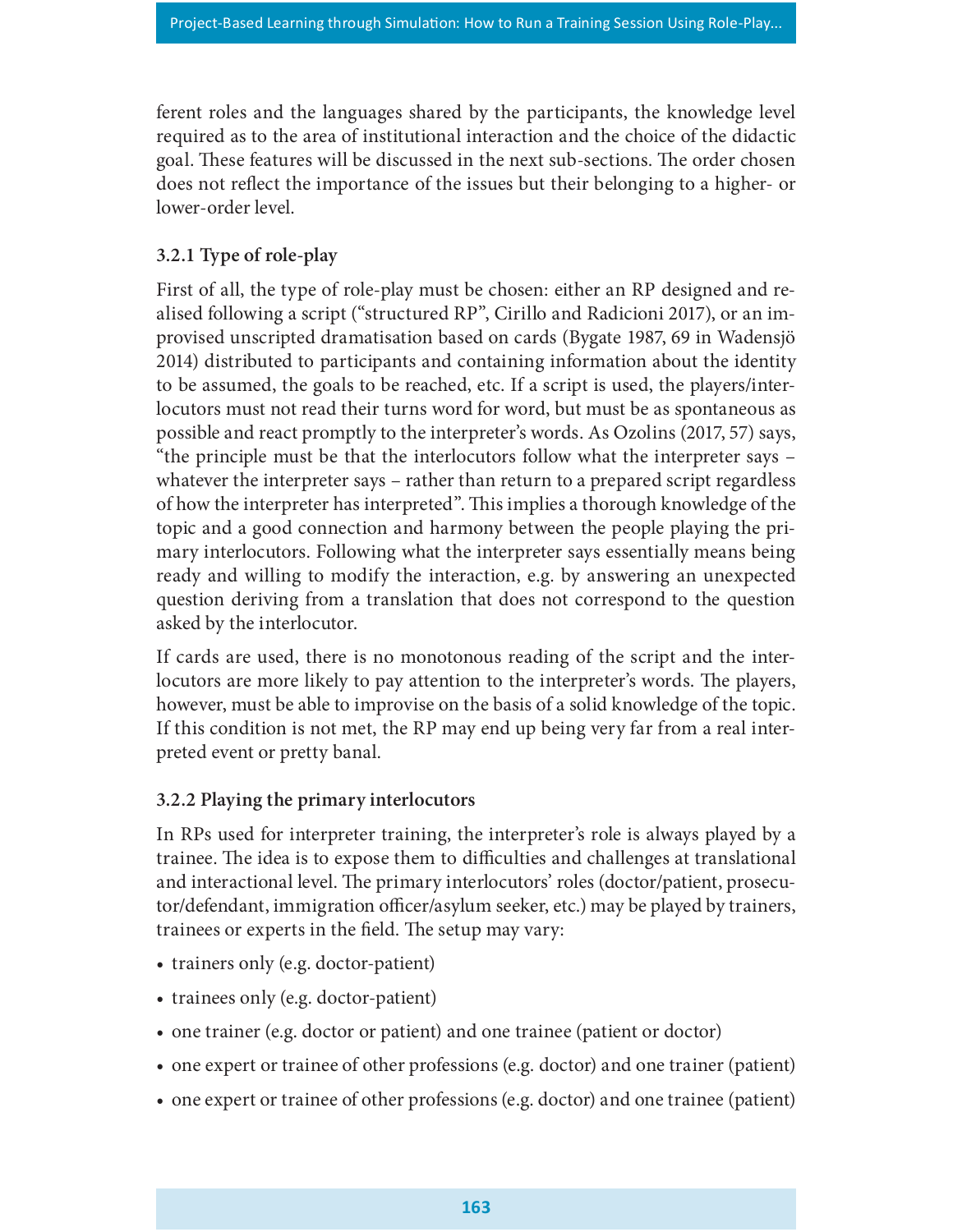The setup choice depends on the resources and time available. Whatever the choice, though, preparing an RP is time-consuming for all. If experts or trainees of other professions are available (Ozolins 2017, 56), the end result is closer to what happens in the real world, but the difficulties of designing and conducting the RP remain. As regards trainee interpreters, when they are called upon to prepare an RP and play a primary interlocutor's role, they should make sure the interaction is consistent with its specific goal. They also have to make use of institutional scripts and topic-related frames (see 3.2.4) and express themselves using their working languages. The assessment of an RP where trainees play the primary interlocutors may be rather complex as it is not enough to assess the interpreter's turns (see section 4). Other features should be considered such as lack of coherence or cohesion by the primary interlocutors, ambiguous or inadequate utterances due to insufficient preparation or knowledge of the topic, read-out or too-fast turns, etc. However, shortcomings provide an excellent opportunity to discuss several aspects of the interaction, the topic, the interlocutors' way of speaking and its impact on the trainee interpreter's work. In other words, moving from a reflection prompted by a low-quality RP during the debriefing/assessment stage, the trainer may lead trainees to design an RP that is closer to reality, ask them to review what has been done and invite them to run the revisited RP in a second training session. Knowing how to do interaction also means knowing how to interpret and coordinate the interaction.

#### 3.2.3 DiHerent setups based on diHerent roles and languages shared by trainer(s) and trainees

Languages shared by trainer(s) and trainees are crucial for the roles played by the participants (see 3.2.2) and shape the very structure of the RP. Three different setups will now be presented where the interpreter's role is always played by trainees.

i) A standard situation: trainer(s) and trainees share two working languages (with the expert, if present, sharing one language)

Irrespective of whether the primary interlocutors are played by trainers, trainees or experts, those playing, for example, the doctor (or, in general, the healthcare provider – midwife, nurse, etc.) and the patient must pretend they do not understand the other's language and totally depend on the interpreter's words. When a trainer/trainee plays the patient and an expert plays the doctor, the latter may actually be unable to understand the patient's language, which would make the whole thing more realistic. In a real situation, though, in particular when the language spoken by the foreign interlocutor is a vehicular language, participants may occasionally understand each other. In such a situation, instances of code-switching are rather frequent and may be a challenge for the interpreter (Anderson 2012). Should a similar situation be reproduced, the trainee interpreter would have to interpret while at the same time checking if and what the two interlocutors actually understand.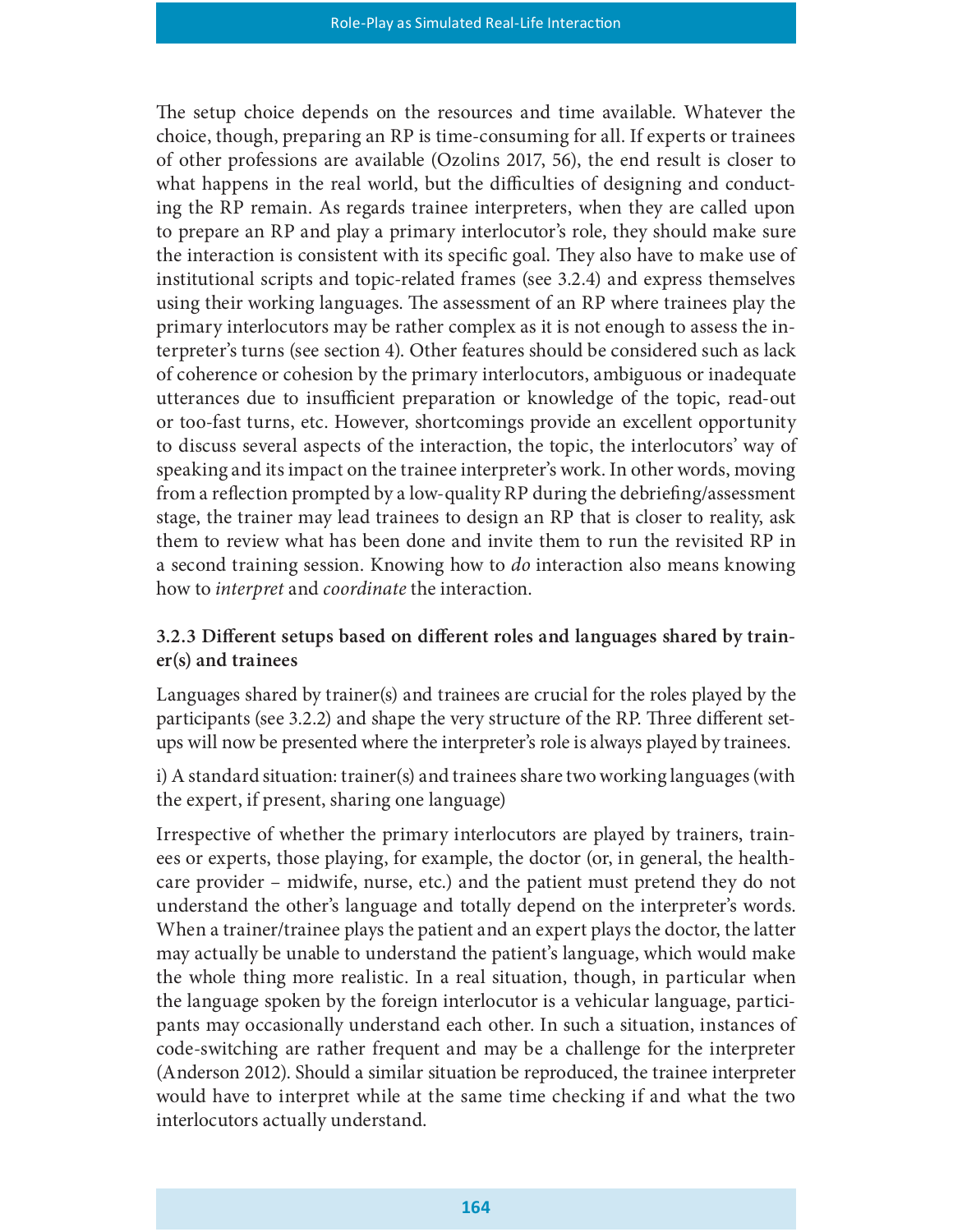ii) A first non-standard situation: trainer(s) and trainees (and the expert, if present) only share one language

This is the typical case in which trainer and trainees only share the local language. The situation is common in non-formal learning settings,<sup>9</sup> where migrant trainees are trained to meet communication needs in their communities. It may also be found in formal-learning settings, though, as described by Felberg and Skaaden (this volume). In such cases the RP may only be run in the language shared by the participants. The RP is thus considerably different from what happens in the real world where language diversity is the norm. What might seem to undermine the quality and results of the RP, however, could be a good opportunity to deal with other aspects, partially neglecting the translation dimension and concentrating on intra-linguistic reformulation. Once again, the personal experience of working with trainees belonging to different language groups has made it possible to appreciate the importance of paying attention to the interpreter's comprehension and his/her ability to (re-)produce content in the host language. The opportunity may be seized to work intra-lingually on the topic and to assess the trainees' proficiency in the host language, without losing sight of the interactional dynamics.

iii) A second non-standard situation: trainer(s) and trainees (and the expert, if present) only share one language, but at least three trainees share the same foreign language

This setup is very similar to the one described under (ii). The three trainees sharing the same language (language X) should be involved as follows: one trainee prepares the RP with a trainer or trainee who does not share the same language; another trainee (sharing the same language with the first trainee who plays one of the primary interlocutors) plays the interpreter; the third trainee serves as an observer and monitors what the interpreter says and how, while also monitoring the interaction as a whole.

In (ii) and (iii), if all trainees share a language the trainer does not know – it could even be a sub-group of (ii) and (iii) – a language expert who knows the language shared by the trainees may be involved.<sup>10</sup> When a language expert is present, standard RPs may be run, with the interpreting trainer speaking language X, the language expert speaking language Y, and the trainee interpreter interpreting out of and into X and Y. Interpretation quality may be assessed thanks to the language expert who may also contribute to language enhancement by proposing alternative and improved translation choices. The trainer will concentrate on

<sup>9</sup> https://www.coe.int/en/web/lang-migrants/formal-non-formal-and-informal-learning

<sup>10</sup> Language experts may be involved in setup (i) as well. Dialogue Interpreting courses (BA and MA) at the University of Trieste are taught by interpreter trainers supported by language experts who help trainers in preparing the RPs and play roles.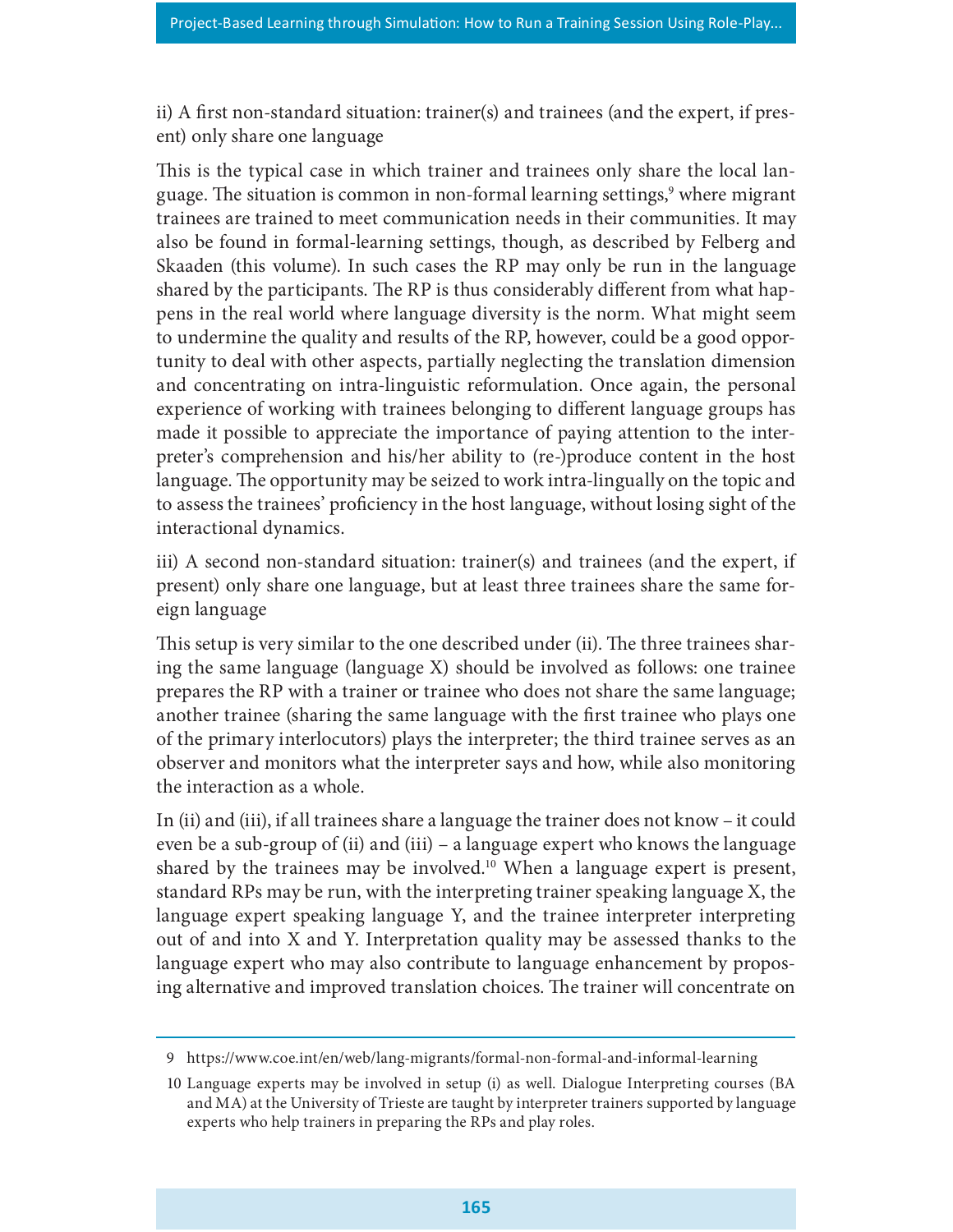utterances in his/her own language and on interaction. Needless to say, all this requires a close cooperation between trainers and language experts. Ideally the latter should also have some translation competence (see Skaaden and Felberg, this volume).

All setups require all parties involved to work hard. Both time and patience are needed to design and conduct an RP. The results may be very good, though, as trainees designing an RP must necessarily draw on what they have learned while involved in the activities described under 2.1 or constructively, although not explicitly, analyse their personal experience.

#### 3.2.4 Knowledge about institutional interaction

To prepare a role-play training session, one must know what is to be reproduced. Such knowledge may derive from a formal or non-formal learning process (e.g. training in Conversation Analysis), or from an informal learning process (direct experience in the field).

For example, when preparing an RP in an institutional setting (education, healthcare, courts, social services, etc.), one should know that the interaction is

- face-to-face
- between specific participants
- who are oriented towards a goal, perform specific tasks and assume a precise identity (or a set of identities), conventionally associated with the institution in question.

In a doctor-patient interaction, for example, one should be aware of the stages that characterise it and may be described as follows (Tebble 1999: 185, 2014,  $422)$ <sup>11</sup>:

- Greetings
- Introductions
- (Contract)
- Stating/Eliciting the problem
- Ascertaining the facts
- (Diagnosing the facts)
- Stating the Resolution/Exposition
- (Decision by patient)

<sup>11</sup> See also Meyer (2002, 161).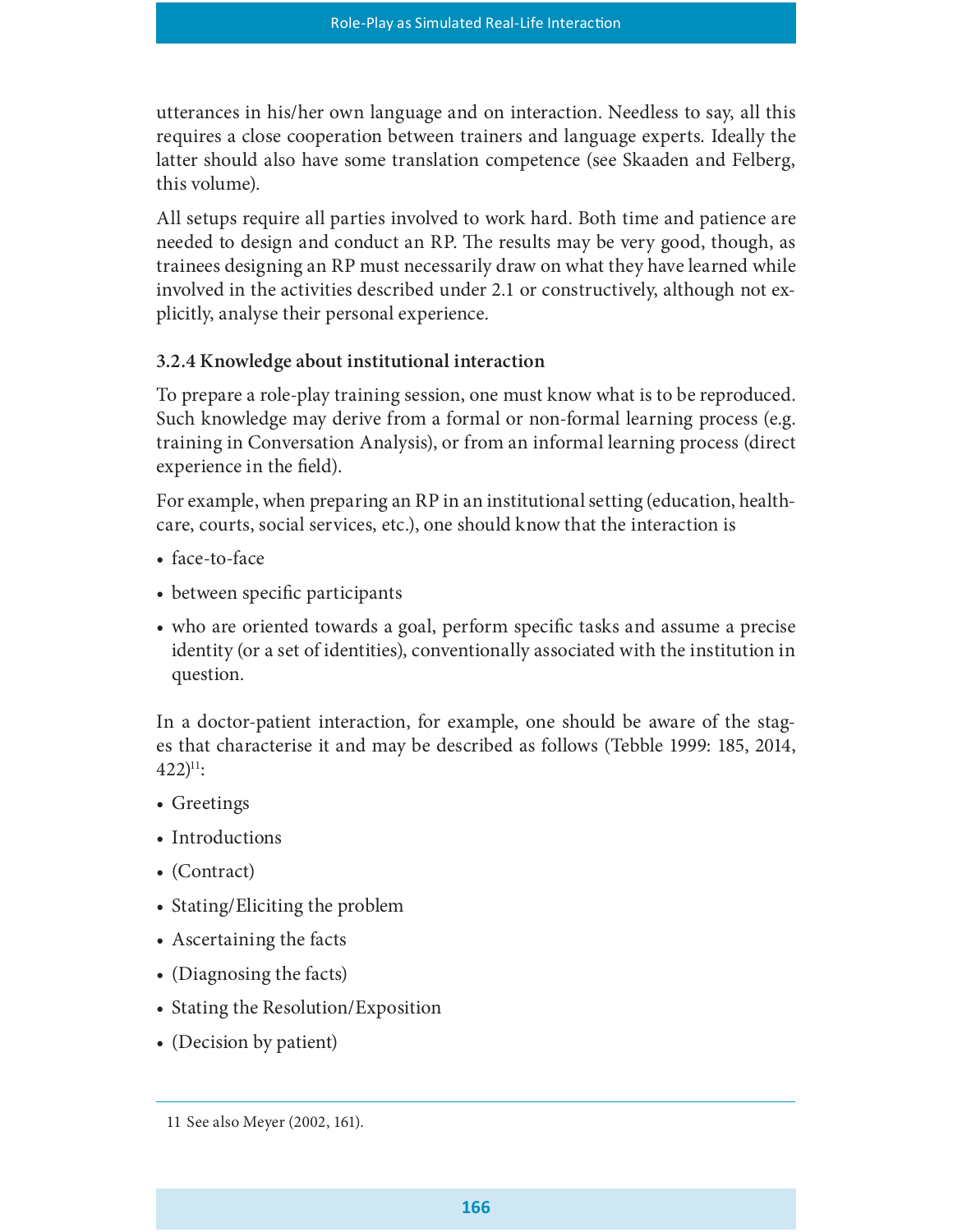- Clarifying any Residual Matters
- Conclusion
- Farewells

Similarly, one should be familiar with the typical interaction structure in other institutional settings, e.g. involving immigration officer and asylum seeker, social service worker and immigrant, prosecutor and defendant, etc.

#### 3.2.5 Choosing the didactic goal

It is crucial to choose the didactic goal to be achieved. A distinction should be made here between the translational and the interactional levels, although it is not always easy to distinguish between the two (Wadensjö 1998) and it is easy to see how the two influence each other. If, for didactic reasons, a distinction is made, when dealing with the translational aspect (the reformulation into language Y of a turn in language X and vice versa), the RP design will focus on the way in which interlocutors express themselves. Thus, for example, longer turns will be formulated featuring dense information and/or a complex or "incomplete" structure from a syntactic or semantic point of view, i.e. where what is said is not immediately clear to those who are not familiar with the topic, the context, etc. ("cryptic turns", Baraldi and Gavioli 2019).

When attention is paid to interaction and interactional dynamics, the RP may include complex turn-taking issues with overlaps, competition for turn-taking, side sequences (a primary interlocutor or the interpreter asking for clarifications, details and so on), etc. Situations may also be included where the institutional interlocutor (e.g. the doctor) and the client (e.g. the patient) can understand each other when using their own languages, or try to use the other's language thus limiting the scope of the trainee interpreter's role or changing it (the interpreter is implicitly asked not to interpret whole turns, but just to come up with or translate individual words, or clarify a concept expressed by one interlocutor in the other's language). It might also be interesting to simulate situations where the institutional interlocutor corrects the interpreter (rightly so or otherwise) – it is a not-uncommon case when the interlocutor has some knowledge of the foreign language being used.

 $D'Hayer$  (2013, 329) gives a rather exhaustive list of the challenges and difficulties that may make an RP as close as possible to real interpreter-mediated interactions and where the translational and interactional levels are intertwined:<br>"This approach requires thorough preparation and detailed materials,

such as scripts of role plays that integrate challenges (some anticipated, others unexpected) at various levels, taking into account the following: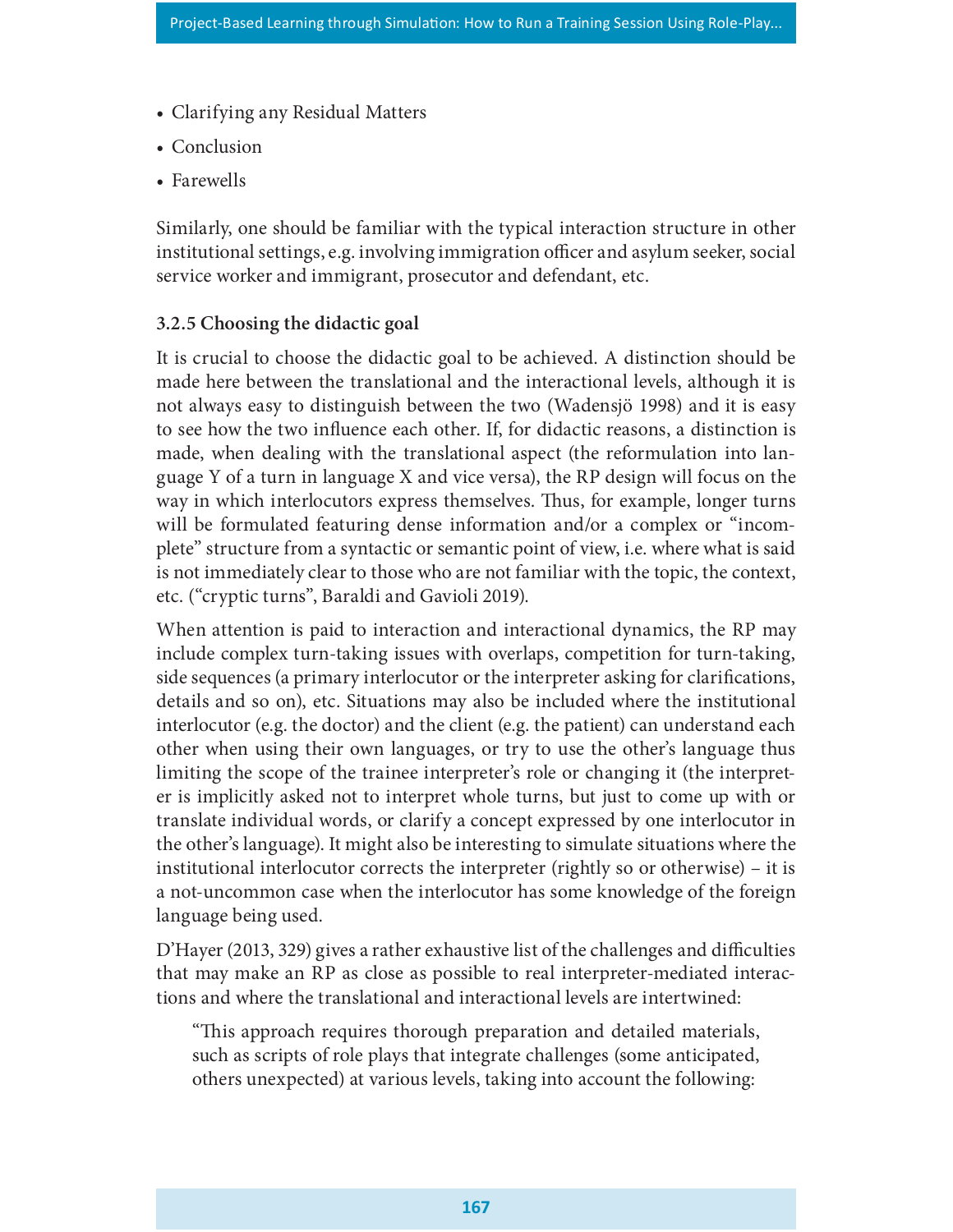[…]

2. communication challenges (e.g. misunderstanding, lying),

3. emotions (e.g. guilt, confusion),

- 4. professional challenge (e.g. the client is asking the interpreter for advice),
- 5. cultural issues (the service provider asks a Muslim mum with two children if she is married),
- 6. language challenges (e.g. specific reference to legal acts or procedures that are different or do not exist in one of the countries involved, description of emotions),
- 7. interpreting challenges (e.g. speed of delivery as someone is upset, idiomatic phrases or dealing with numbers) […]"

Other features making RP interaction more complex and closer to real interactions have to do with the interlocutor's attitude. In a doctor-patient interaction, for example, the doctor may show varying degrees of empathy and the patient may exhibit varying degrees of vulnerability or aggressiveness. The interaction itself may be more or less emotionally charged/demanding (e.g. in a medical consultation: terminal disease, invasive exam, etc.).

# **4 HOW TO INVOLVE THE CLASS**

RPs may be beneficial only to those who are directly involved while the rest of the class remain passive. To avoid this risk, specific tasks should be assigned to those who are not playing roles in the RP.

As an example, an assessment procedure will now be described which is based on some fundamental points to be defined before the RP and is carried out through specific steps after the RP.

Particularly significant here are the distinction between "as-text" and "as social (inter)activity" (Wadensjö 1998, 44), the constant interaction between the two approaches, and the analysis grid with the rendition categories.<sup>12</sup>

Before the RP. Before the RP, the whole class is invited to observe and take notes about facts previously agreed upon with the trainer, bearing in mind that the overarching goal of a simulated interaction is equal access by all participants in the interaction to what is going on. To this end, attention must be paid to turn

<sup>12</sup> For the description of the categories see Wadensjö (1998, 197-07); for a further discussion about the concept of close and divergent renditions see Dal Fovo and Falbo (2020).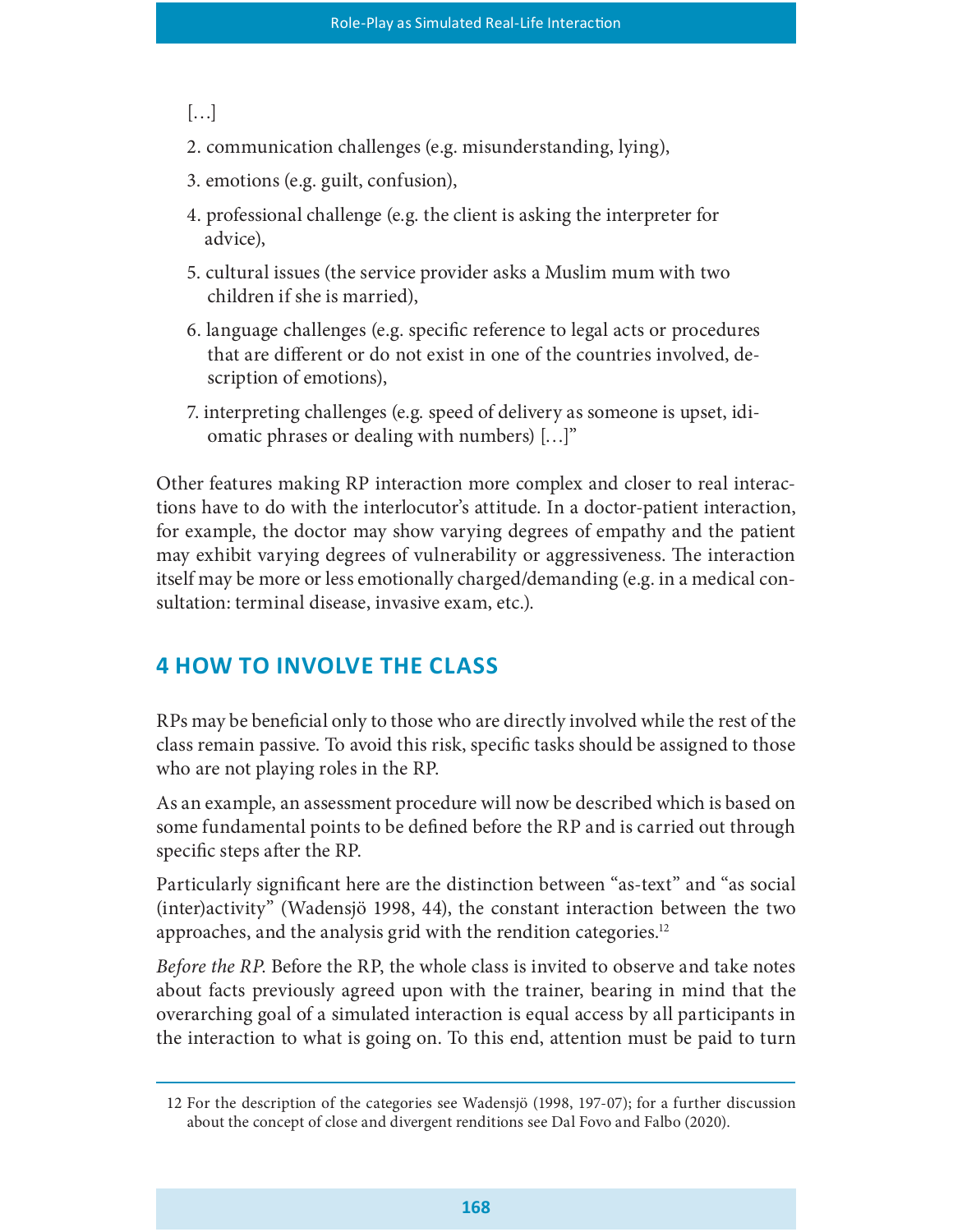distribution and management, coordinating tasks and content comparison between the turns of the interpreter and those of the other participants throughout the interaction. Missing or added contents have to be checked not only at the micro-level (i.e. turn of interlocutor 1 or 2 and corresponding interpreter's turn), but at the level of sequences or of the whole interaction: information not immediately translated could be conveyed later. In this respect it is important to note whether the interpreter is able to recover and convey at a later stage information that had been left out. It is also important to see whether this has any effect, for example on the relationship between doctor and patient.

As an alternative, the class may be divided into focus groups, where each group pretends to understand only the language of a specific participant, e.g. group A pretends to understand only the doctor's language, group B pretends to understand only the patient's language, group C focuses on the interpreter's interpretation and coordination tasks.

It is essential to audio- or video-record the RP, because recording is a prerequisite for a fact-based assessment. Trainees will more readily agree to be recorded if they are informed about the purpose of the recording.

After the RP. The assessment procedure may be divided into three steps.

STEP 1. The trainer gives the floor to the trainee(s) who took an active part in the role-play and engage them in a guided discussion of their performance.

Possible discussion triggers.

Questions for the interpreter role-player:

- Did you feel in control of the interaction / on top of the coordinating task?
- Did the participants give you enough space for your translation turns?
- Did you feel your presence was un/necessary for the interlocutors to interact?
- Did you feel bypassed by the primary speakers?

What was the most difficult thing you had to do?

- Switching from one language to the other;
- Remembering everything a speaker said;
- Taking the floor;
- Managing the participants' emotional reactions;
- Adapting your rendition to each participant.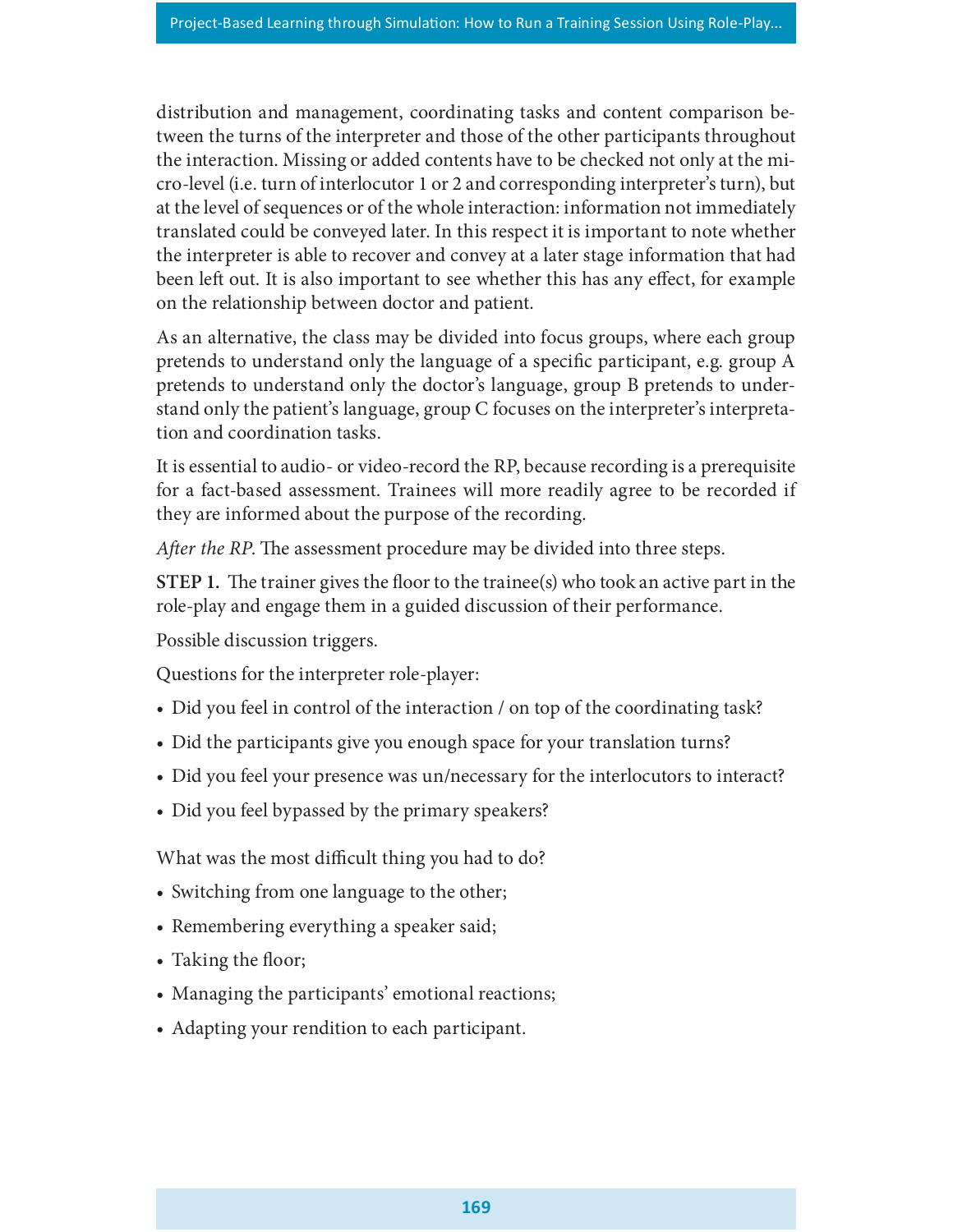Questions to the interlocutors if trainees were playing them (see 3.2.3, setups (ii) and (iii)):

- Did you manage to focus only on what the interpreter was telling you when translating the other interlocutor's turn?
- Were you satisfied with the interpreter's work?
- Did you have the impression that communication was difficult? At which moment in the interaction and why?

STEP 2. The trainer elicits feedback from the class. If specific tasks have been assigned to the audience, the trainer should ask trainees to report on them.

Possible discussion triggers.

- Was there a specific problematic moment in which communication did not work for either of the interlocutors? What caused it?
- Were the role-players credible/plausible/engaged patient or doctor?
- Was the interpreter able to make the doctor's voice or the patient's voice heard?
- Were the patient's concerns made clear to the doctor?
- Was the doctor's empathic attitude successfully conveyed?
- Did the doctor know what kind of patient s/he was facing compliant, emotional, unresponsive, etc.?
- Did the patient understand the seriousness of his/her situation and the importance of the proposed treatment/procedures/examinations? Did the patient understand the risks?
- Did the doctor impinge upon the interpreter's role/ethics? How?
- Did the interpreter go beyond what s/he is expected to do? What is your opinion based on? Are you addressing a specific code of conduct?

Note that STEP 1 and STEP 2 are interchangeable depending on the classroom environment and/or the trainer's preference/ideas.

STEP 3. The trainer plays the recording of the simulation and links his/her comments to what emerged in STEP 1 and STEP 2, either confirming or disclaiming / correcting / adjusting trainees' impressions and self-assessments.

If the trainer is working with a language expert, s/he must remember to focus on his/her feedback as well.

The assessment of the contents conveyed or not conveyed by the interpreter (astext approach) and the reasons thereof could be based on Wadensjö's rendition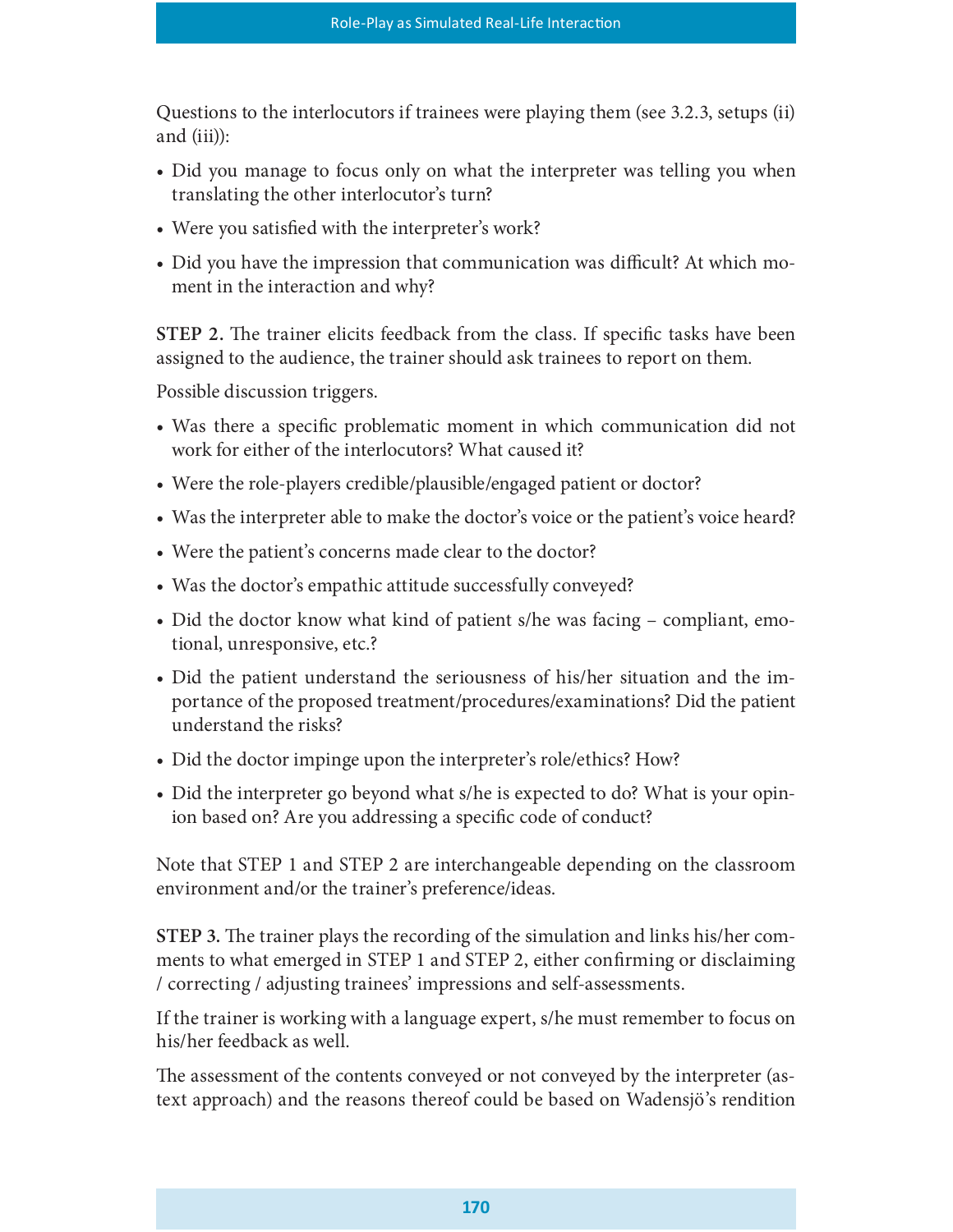categories (1998, 197-107) and their modifications (Dal Fovo and Falbo 2020). Personal experience has shown that listening to the recording could be important as a training tool not just for those who actively participated in the RP (interpreter's role and other participants' role), but for the whole class. When listening to the recorded interaction, turn after turn, the trainer (and the language expert) may ask a trainee who did not participate in the RP to interpret a turn. Or else, particularly in the early stages of training, trainees may be asked questions about what is expressed in a turn (How many ideas? What ideas? How are they connected?). It is a simple exercise enabling the trainer to correct what was said by the RP participants and dwell on the analysis and memorization process required to interpret a turn, taking into account that difficulties in interpreting a turn are often due not to inadequate language proficiency, but rather to inadequate understanding of what has been said.

As regards interpreting modes, any difficulties caused by an inadequate technique should also be addressed.

# 5 ACTIVITIES

Design an RP going through the different points made in the previous sections. On the basis of the languages shared by trainer(s) and trainees (Section 3.2.3), design your RP session sticking to the following points.

#### Before the class:

- choose your primary interlocutor role-player(s) (Section 3.2.2);
- identify your didactic goal (Section 3.2.5) and share it with the primary interlocutor role-player(s) who will write a short RP to be analysed and discussed with a view to preparing for possible re-orienting renditions or unforeseen questions.

#### During the class:

- identify your trainee interpreter;
- assign specific tasks to the class;
- ask the primary interlocutor role-player(s) to play the scripted RP as spontaneously as possible;
- do not forget to (video-)record the RP for the assessment phase.

#### After the RP:

• choose your assessment steps (Section 4.)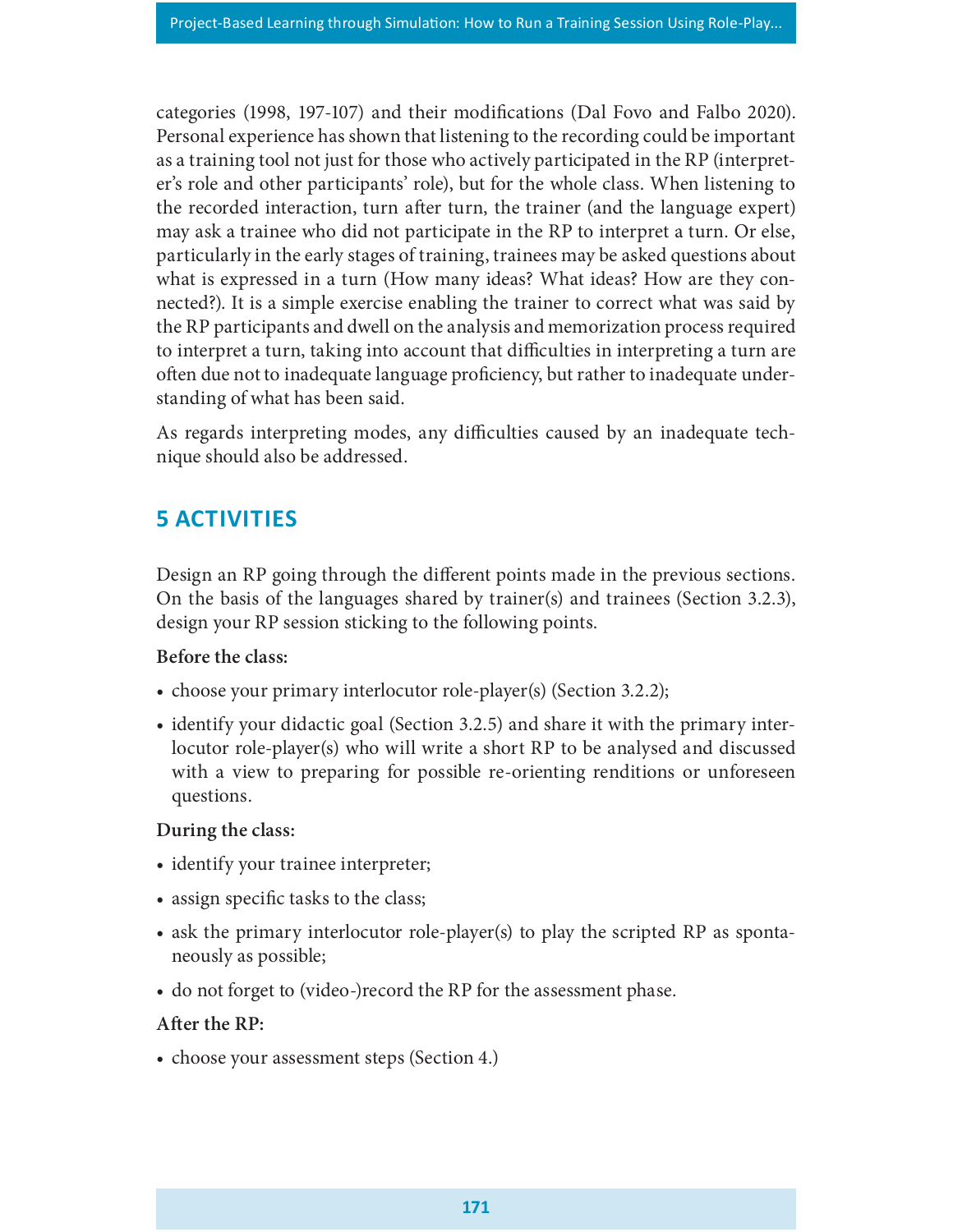By changing the type of primary interlocutor role-players, the didactic goal, the use of a scripted or improvised RP, and the tasks for the class, you can design different role-plays and so constantly change your activity.

# **6 FURTHER READING**

A bibliographic research will enable readers to find introductory handbooks in their own languages. For initial reading in English:

Hutchby, Ian, and Robin Wooffitt. 2008. Conversation Analysis. Cambridge: Polity Press.

- A good introduction to Conversation Analysis.
- Antaki, Charles. 2011. Applied Conversation Analysis: Intervention and Change in Institutional Talk. Houndmills: Palgrave Macmillan.
- An online tutorial in Conversation Analysis is also available. Accessed August 1, 2020.
- http://ca-tutorials.lboro.ac.uk/intro1.htm Some basic notions of Conversation Analysis are required.
- Corsellis, Anne. 2008. Public Service Interpreting. The First Steps. Basingstoke: Palgrave Macmillan. The monograph is a good introduction to public service interpreting.
- Hale, Sandra. 2007. Community Interpreting. Palgrave Macmillan.
- Another monograph to get a general idea about Public Service Interpreting/ Community Interpreting.
- Niemants, Natacha, and Elizabeth Stokoe. 2017. "Using Conversation Analytic Role-play Method in healthcare interpreter education." In Teaching Dialogue Interpreting, edited by Natacha Niemants and Letizia Cirillo, 293–321. Amsterdam/Philadelphia: John Benjamins.

This chapter provides guidance to training trainees in the analysis of interpreter-mediated interactions.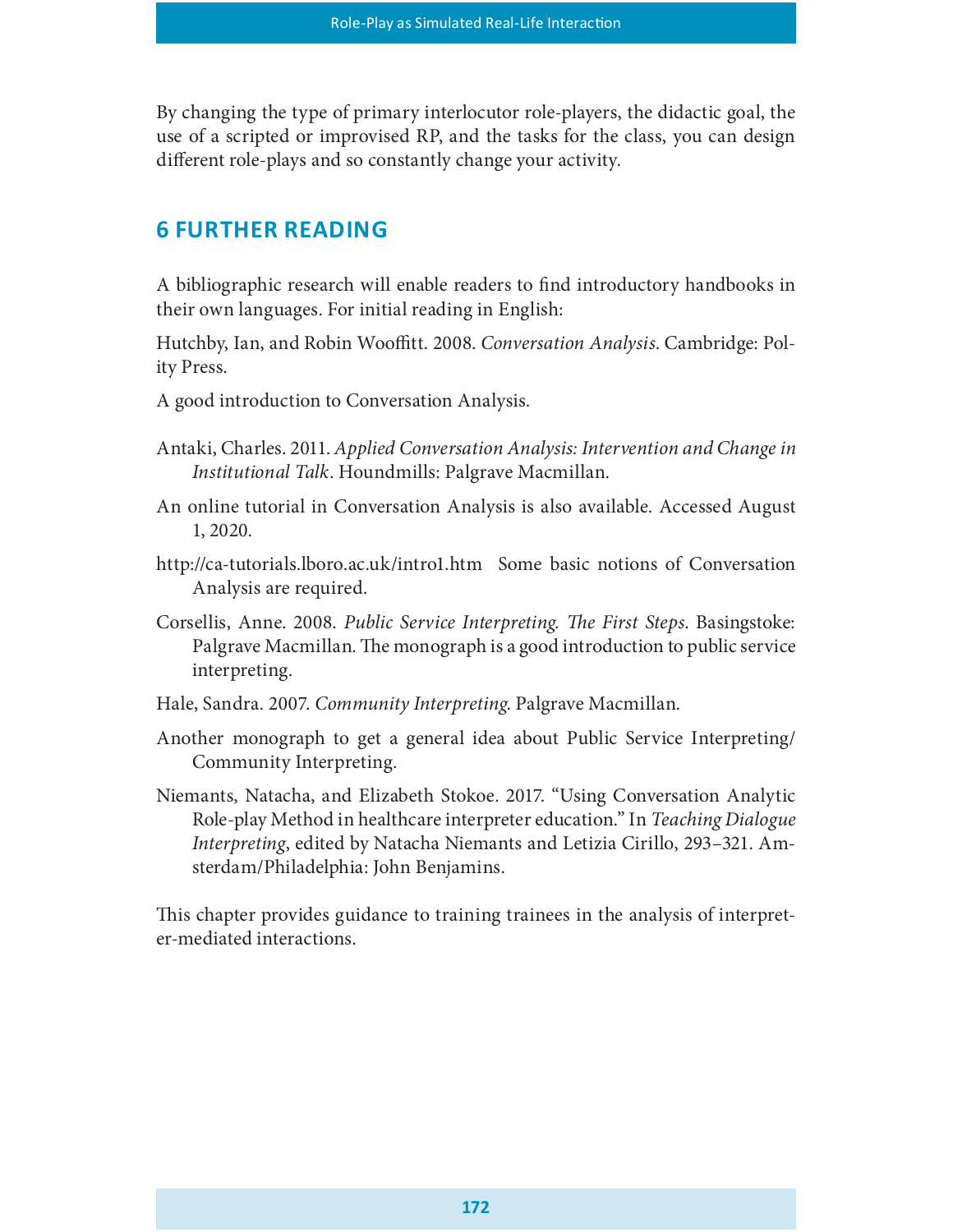## **7 BIBLIOGRAPHY**

- Anderson, Laurie. 2012. "Code-switching and coordination in interpreter-mediated interaction." In Coordinating Participation in Dialogue Interpreting, edited by Claudio Baraldi and Laura Gavioli, 115–148. Amsterdam/Philadelphia: John Benjamins.
- Baraldi, Claudio, and Laura Gavioli. 2012. Coordinating Participation in Dialogue Interpreting. Amsterdam/Philadelphia: John Benjamins.
- Baraldi, Claudio, and Laura Gavioli. 2019. La mediazione linguistico-culturale nei servizi sanitari. Interazione ed efficacia comunicativa. FrancoAngeli: Milano.
- Boccola, Fabiana. 2004. Il role play. Progettazione e gestione. Roma: Carocci.
- Cirillo, Letizia, and Maura Radicioni. 2017. "(Role-)playing fair(s): Introducing interpreting students to business negotiations." In Teaching Dialogue Interpreting, edited by Natacha Niemants and Letizia Cirillo, 119–135. Amsterdam/Philadelphia: John Benjamins.
- Corsellis, Anne. 2008. Public Service Interpreting. The First Steps. Basingstoke: Palgrave Macmillan.
- Dal Fovo, Eugenia, and Caterina Falbo. 2020. "Non-close renditions: Ways and consequences of saying *something different* in interpreter-mediated healthcare interactions." Health Communication. https://doi.org/10.1080/1041023 6.2020.1735704.
- D'Hayer, Danielle. 2013. "Public service interpreter education: A multidimensional approach aiming at building a community of learners and professionals". In Interpreting in a Changing Landscape, edited by Christina Schäffner, Krzysztof Kredens, and Yvonne Fowler, 321–337. Amsterdam/Philadelphia: John Benjamins.
- Davitti, Elena, and Sergio Pasquandrea. 2014. "Enhancing research-led interpreter education: An exploratory study in Applied Conversation Analysis." The Interpreter and Translator Trainer 8, no. 3: 374–398.
- Gavioli, Laura, and Guy Aston. 2001. "Enriching reality: Language corpora in language pedagogy." ELT Journal 55, no. 2: 205–233.
- Francis, David. 1989. "Game identities and activities: Some ethnomethodological observations." In Communication and Simulation: From Two Fileds to One Theme, edited by David Crookall and Danny Saunders, 53–68. London: Multilingual Matters.